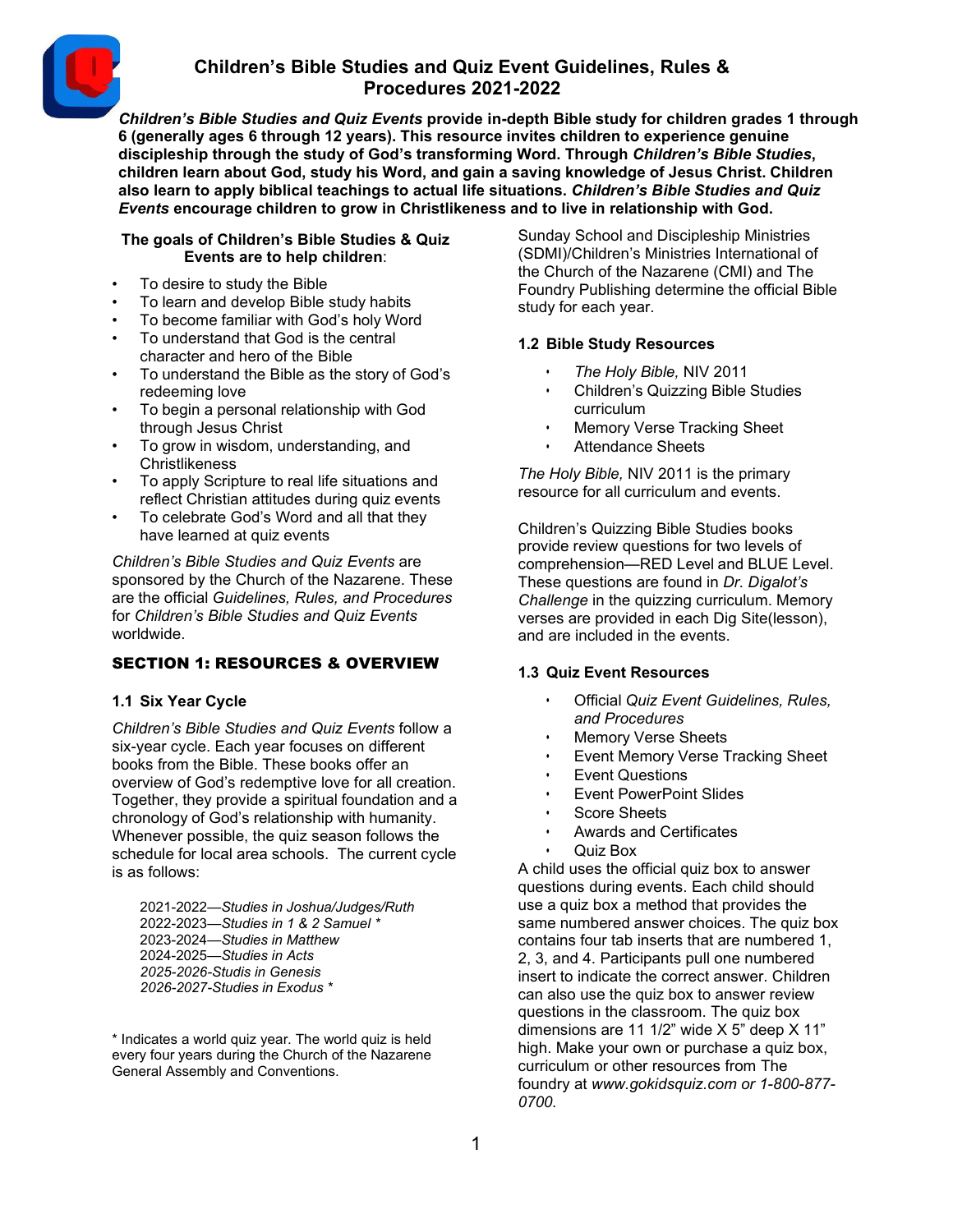# **1.4 Tiered Quiz Events**

Quiz events provide children intentional opportunities to discover what they learn throughout a quiz event season. This guiding principal allows the children to celebrate God's Word and reinforces the children's knowledge and confidence.

- A. Tiered quiz events encourage and effectively prepare children to participate in higher level events and ultimately the world quiz.
- B. Leaders should organize and participate in tiered quiz events as often as practical, preferably between two or more churches. When children participate in smaller quiz events, they are better prepared psychologically, emotionally and physically for a larger event.
- C. The tiered event structure should reflect the districts or regions organizational structure ie., fields, regions, zones, or areas. Leaders should adjust this structure as needed.
	- **Tier 5: World Quiz Event Tier 4: Regional Event Tier 3: District Event Tier 2: Zone Event**
	- **Tier 1: Invitational Practice Event(s)**
- D. Each world region should conduct or designate at least one world quiz qualifying event.

### **1.5 Suggestions and Connecting**

Send inquiries, and suggestions, about Children's Bible Studies and Quiz Events, or these official Guidelines, Rules and Procedures to:

### **Dorothy Whipp**

E-mail: [dorothy@efnaz.org](mailto:dorothy@efnaz.org)

*Facebook:*

*http[s://www.face](http://www.facebook.com/groups/ChildrensBible)b[ook.com/groups/ChildrensBible](http://www.facebook.com/groups/ChildrensBible) Quizzing/*

Send all inquiries, suggestions, and ideas about Children's Quiz curriculum and resources to: **Kimberly Adams, Children's Quiz Editor The Foundry Publishing** P.O. Box 419527 Kansas City, MO 64141-1538 E-mail: [kdadams@wordaction.com](mailto:kdadams@wordaction.com) Phone/Fax: 816-412-8374

## SECTION 2: Quiz Events

Events not operating in accordance with the *Children's Quiz Events Guidelines, Rules and Procedures* will not qualify for additional event levels.

The quiz event season generally follows the school-year.

# **2.1 Age and Grades**

Children in grades 1-6\* (USA) at the beginning of the quiz season may participate in Children's Quiz events. Seventh graders, regardless of age, participate in Teen Quiz. Kindergarteners are not eligible for Regional or World Quiz Events.

### **2.2 RED and BLUE Levels**

The basic level is RED Level. The advanced level is BLUE Level. There are no grade limitations or restrictions on participation in RED Level or BLUE Level events.

## **A. RED Level Events**

This event level is designed for younger or beginning quizzers and for older quizzers who prefer a basic competition. Children in grades 1-6 may participate in RED Level events.

- 1. Comprehension Level: Grades 1-3 (generally 6-8 years).
- 2. Source for Zone/Area Event Questions: Dr. Digalot's Challenge in the Children's Quizzing curriculum student guide and memory verses.
- 3. Source for District Event Questions: Combination from Dr. Digalot's Challenge in the Children's Quizzing curriculum student guide, reworded questions and memory verses.
- 4. Source for Regional Event Questions: Combination of questions from scripture, Dr. Digalot's Challenge in the student guide, reworded questions, new questions, and memory verses.
- 5. Number of Multiple-Choice Answers Per Question: 3.
- 6. Number of RED Level Questions per Zone/Area, District, and Regional Game: 15.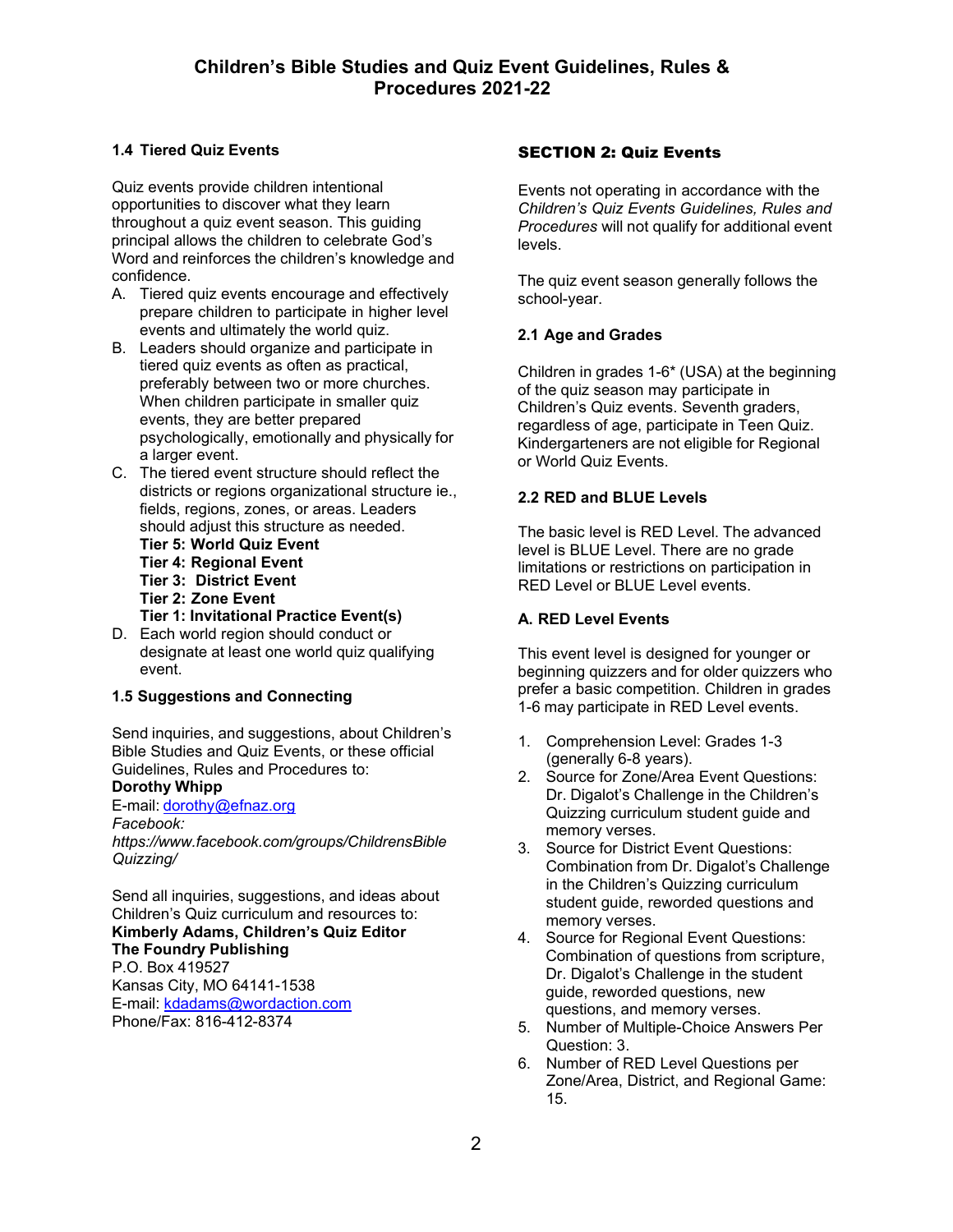7. Number of RED Level Games for Zone/Area, District and Regional Events: minimum of 2 games. The number of games is determined by the district and/or regional Children's Quizzing director.

## **B. BLUE Level Events**

This event level is for older or more experienced quizzers and for younger quizzers who prefer a greater challenge. Children in grades 1- 6 may participate in BLUE Level events.

- 1. Comprehension Level: Grades 4-6 (generally 9-12 years).
- 2. Source for Zone/Area, District, and Regional Questions: Scripture, Dr. Digalot's Challenge in the Children's Quizzing curriculum, student and leader's guide, reworded, and new questions, and memory verses.
- 3. Number of Multiple-Choice Answers Per Question: 4.
- 4. Number of BLUE Level Questions per Zone/Area, District, and Regional Game: 20.
- 5. Number of BLUE Level Games for Zone/Area, District, and Regional Events: 2 or 3 games. The district and/or regional Children's Quizzing director determines the number of games.
- 6. Bonus questions may be given in the form of memory verses or recall questions.

### **2.3 Switching Between RED Level and BLUE Level Events**

Children may switch between RED Level and BLUE Level for Invitational Quiz Events. Switching helps leaders and children determine the best level for each child.

For the official Zone/Area, District, and Regional events, the local director must register each child for *either* RED Level *or* BLUE Level. The child must quiz at the *same* level as they progress from Zone/Area, to District, and Regional events.

### **2.4 Award Levels**

Children's Bible Studies and Quiz Events believes that every child has an opportunity to answer every question, and receive recognition for every correct answer he or she gives. Therefore, Children's Quiz Events uses multiple-choice questions, and ties are **never** broken.

Children and churches do not compete against each other. They compete to reach an award level. All children and all churches who reach the same award level receive the same award. Ties are never broken.

Recommended Award Levels:

- Bronze Award = 70-79% correct
- Silver Award = 80-89% correct
- Gold Award = 90-99% correct
- Gold All Star = 100% correct

District children's quiz directors may add award levels or adjust percentages.

# **2.5 Types of Events**

All events should operate in accordance with these official *Children's Bible Studies and Quiz Event Guidelines, Rules and Procedures.*

### **Tier 1: Invitational Event**

An *invitational event* is a practice competition between two or more churches. Invitational events may be organized by local quiz directors, zone quiz directors, or district quiz directors. Individuals who organize an invitational event are responsible for preparing the competition questions.

### **Tier 2: Zone/Area Event**

Each Church of the Nazarene district is divided into groupings of churches called *Zones.* The District Children's Quiz Director may decide to compete through zone divisions in order to qualify for the district event. If one zone has more quizzers than another zone, the District Children's Quiz Director may separate or combine the zones to create *Areas* in which the numbers of quizzers are equal. The term A*rea* is used when zones are combined or divided. Churches located in each zone/area compete in that *Zone/Area Event.* The District Children's Quiz Director determines the number of children from each church and organizes the competition.

Questions for Zone/Area Events are "official questions" and can be obtained from the General Children's Quiz Office. See Section 3.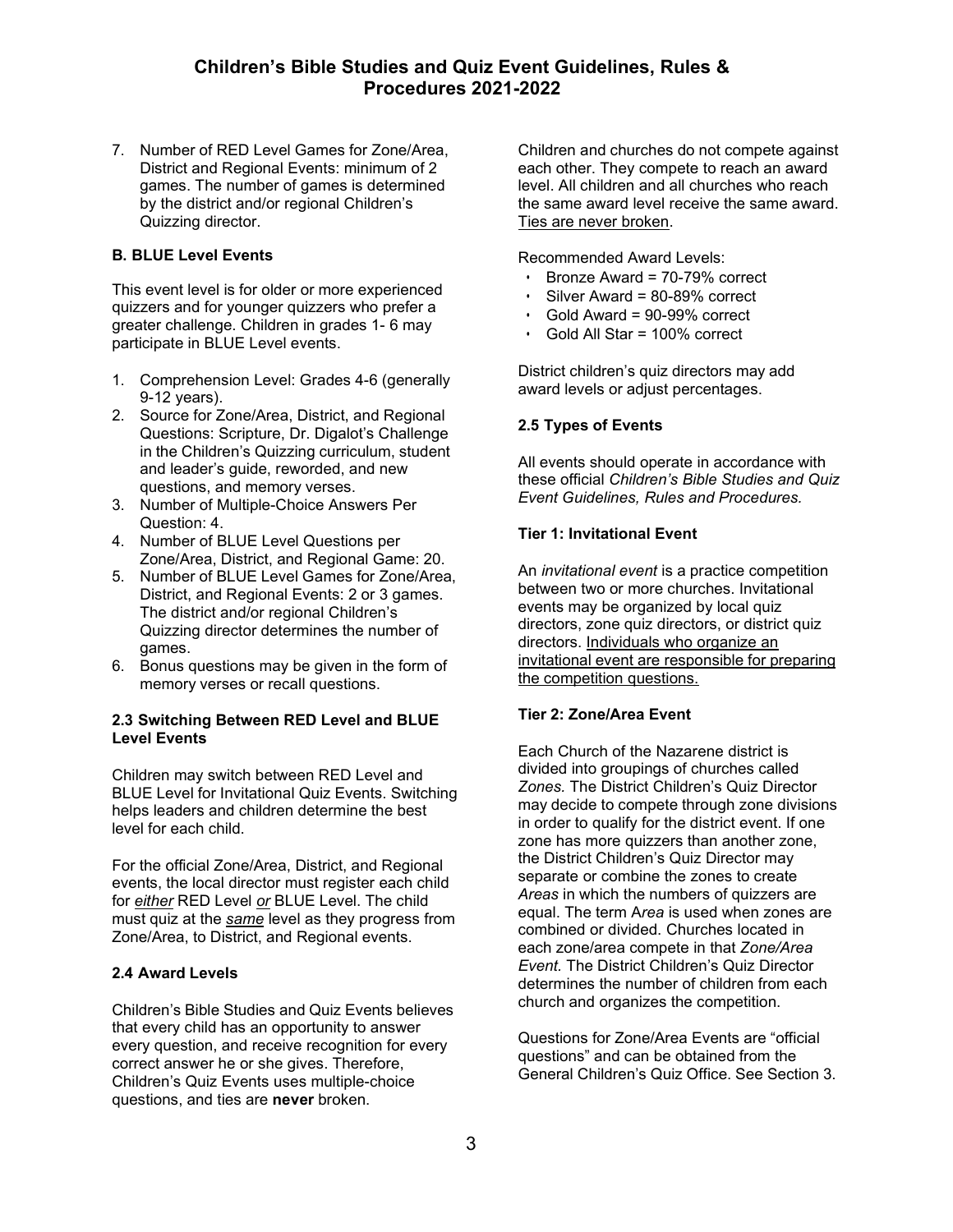# **Tier 3: District Event**

The D*istrict Event* is the second official event level. Children advance from the Zone/Area Event to the District Event. The District Children's Quiz Director determines the number of children from each church and organizes the competition.

Questions for district events are "official questions" and can be obtained from the General Children's Quiz Office. See Section 3.

### **Tier 4: Regional Event**

The R*egional event* is between two or more districts or states. When a Regional Children's Quiz Director is in place, he or she determines the number of children from each district and organizes the event. In the case where there is no Regional Quiz Director in place, the participating District Quiz Directors finalize the date, location, and requirements in consultation with the General Children's Quiz Office.

The *Regional Quiz Event* follows the *District Quiz event* guidelines.

Questions for Regional Events are "official questions" and can be obtained from the general Children's Quiz Office (See section 3.).

### **Tier 5: World Quiz Event**

Once a quadrennium, an *International World Quiz* is sponsored by the Church of the Nazarene. the Global Children's Quiz Coordinator determines the dates, locations, costs, qualifying dates, and the overall qualifying process for all World Quiz events. District event rules are followed for the World Quiz event.

Children qualify to participate in the World Quiz at the District event.

### **Other Event Situations**

### • **Other Denominations and Non-Denominational Groups**

We welcome other groups who want to use the Children's Bible Studies and Quiz Event materials for study. We recommend that other denominations adapt these competition guidelines and follow their own structure.

#### • **Other Denominations and Non Denominations Who Want to Join a Nazarene Event**

Churches will be placed in contact with the District Children's Quiz Director. The district director will assign the church to a zone/area. Churches must agree to follow these Official *Event Guidelines, Rules, and Procedures.*

### **2.6 Quizzers with Special Needs**

The Church of the Nazarene, SDMI/CMI, and Children's Bible Studies and Quiz Event leaders recognize the value and importance of every child. It is our policy to allow for modifications and accommodations of the quiz event procedures so that children with special needs and learning disabilities may participate in quiz events to the best of their ability. Accommodations and modifications are allowed but not mandated by the General Children's Quiz office.

Caution should be used in order to protect the integrity of children's quiz events. Modifications and accommodations shall not be used in a strategic way to improve individual and/or team scores. Special needs must be declared in advance. Modifications and accommodations are provided at the discretion of the District Quiz Director. The existence of accommodations or modifications at one event does not guarantee the same accommodation can be made at future events.

# **2.7 Competition Ethics**

The District Quiz Director is the individual on the district who has the responsibility to conduct quiz events in accordance with the Official *Quiz Event Guidelines, Rules, and Procedures.*

### **A. Hearing Questions Before the Event.**

Since events use the same questions, it is not appropriate for children and workers to attend another zone/area, district, or regional event prior to participating in their own event. If an adult quiz worker attends another event, the District Children's Quiz Director may not allow the church to participate in the event. If a parent and/or child attends another event, the District Children's Quiz Director may not allow the child to participate in the event.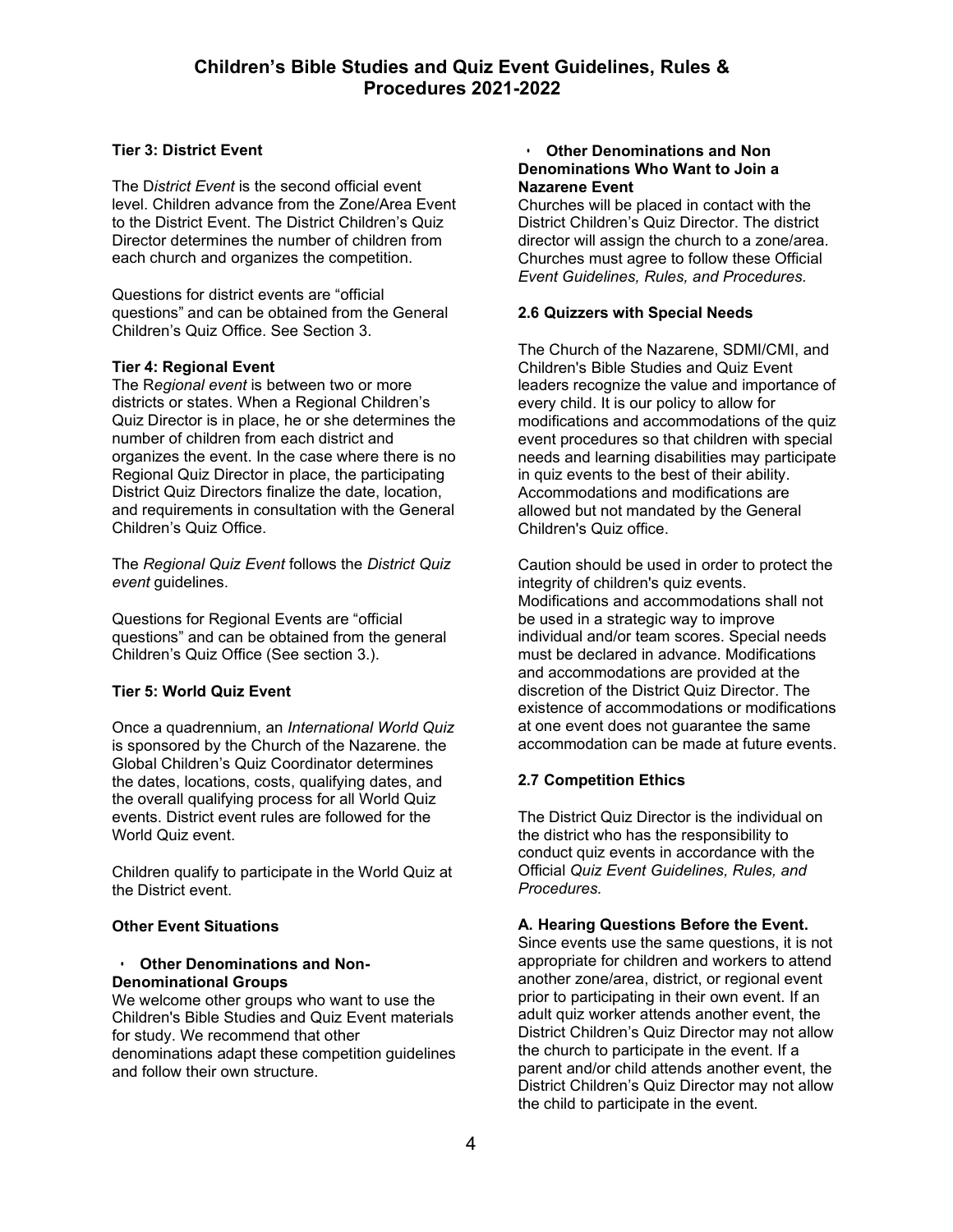**B. Worker's Conduct and Attitudes.** Adults are to conduct themselves in a respectiful and Christ like manner. Disagreements with the District Children's Quiz Director, quizmaster, or judges are to be discussed in private. Adult quiz workers should not share information about a disagreement with children. Attitudes are to reflect a cooperative spirit and good sportsmanship. Final decisions and rulings of the District Children's Quiz Director are to be accepted and relayed in a positive tone to children and adults.

All decisions of the District/Regional Children's Quiz Director are final.

### **2.8 Responsibility and Authority**

### **A. District Children's Quiz Director:**

- 1. Operates all competitions according to these Official *Event Guidelines, Rules, and Procedures*.
- 2. Contacts the General Children's Quiz Office to provide current contact information and statistical information, including the number of churches and children participating on his/her district.
- 3. Makes decisions and solves problems within the guidelines of the *Children's Quiz Event Guidelines, Rules, and Procedures.*
- 4. Contacts the General Children's Quiz Office for an official ruling on specific situations as needed.
- 5. Has the authority to introduce additional quiz procedures on the district as long as the procedures do not conflict with the official *Children's Quiz Event Guidelines, Rules, and Procedures.*
- 6. Contacts the General Children's Quiz Office in SDMI/CMI, when necessary, to request a specific change in the official *Children's Quiz Event Guidelines, Rules, and Procedures*.

### **B. Regional Children's Quiz Coordinator:**

**Note:** This position is a developing position and currently does not preside over District Children's Quiz Directors on the region.

- 1. Creates a Regional Children's Quiz Leadership Team that consists of all District Children's Quiz Directors on the region and remains in contact with this team to keep procedures consistent across the region.
- 2. Operates and organizes the Regional Competition according to the official

*Children's Quiz Event Guidelines, Rules, and Procedures*.

- 3. Contacts the General Children's Quizzing Office in SDMI/CMI, when necessary, to request a specific change in the official *Children's Quiz Event Guidelines, Rules, and Procedures*.
- 4. Makes decisions and solves problems within the guidelines of the official *Children's Quiz Event Guidelines, Rules, and Procedures.*
- 5. Contacts the General Children's Quiz Office for an official ruling on specific situations, as needed.
- 6. Contacts the General Children's Quiz Office to place the Regional Competition date on the General Church calendar.
- 7. Contacts the General Children's Quiz Office to provide current contact information and statistical information from a regional quiz, including the number of participating churches and quizzers.

### **C. The Quizmaster:**

- 1. Reads the competition questions.
- 2. Follows the official *Children's Quiz Event Guidelines, Rules, and Procedures* established by the General Children's Quiz Office and the District Children's Quiz Director/Regional Coordinator. In the event of a conflict, the final authority is the official *Children's Quiz Event Guidelines, Rules, and Procedures* and the decision of the District Children's Quiz Director/Regional Coordinator.
- 3. May participate in discussions with judges and the District Children's Quiz Director/Regional Coordinator concerning a challenge.
- 4. May call a time-out.

# **D. The Judge:**

This position is highly recommended as a third voice in addition to the Quizmaster and Quiz Director when addressing conflict over challenges.

- 1. Assists the Quizmaster and District/Regional Quiz Director when challenges are made.
- 2. Evaluates the validity of a challenge based on the answer as compared to the question's scripture reference.
- 3. A challenge is valid for only one reason: the answer marked as correct in the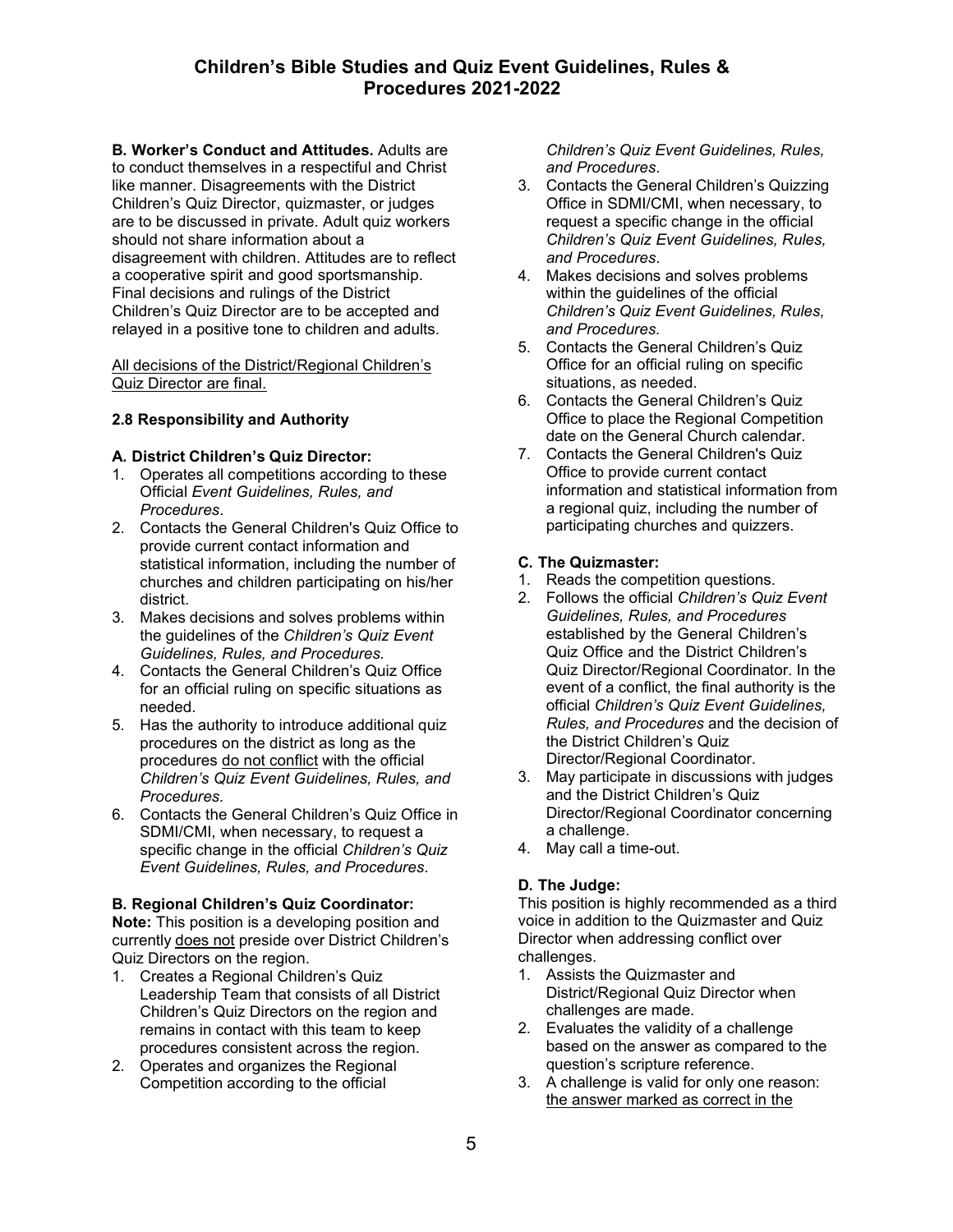Official Quiz Question is actually incorrect according to the Bible reference given for that question. Challenges issued for any other reason are invalid. Invalid challenges are never considered.

# SECTION 3: EVENT QUESTIONS

### **3.1 Availability of Official Questions**

The District Children's Quiz Director is the only individual on the district who may obtain a copy of the Official Zone/Area and District Event questions.

The Regional Children's Quiz Coordinator is the only individual on the region who may obtain a copy of the Official Regional Event questions. In the case of no Regional Children's Quiz Coordinator, one participating District Children's Quiz Director may obtain a copy of the Official Regional Event questions.

Order forms for official questions will be sent via e-mail by December of each year. Contact the General Children's Quiz Office at [ChildQuiz@nazarene.org](mailto:ChildQuiz@nazarene.org) to update your e-mail address. Requested questions will be sent via email or US Postal Mail no earlier than January each year.

### **3.2 RED and BLUE Level Official Questions**

Official questions for RED and BLUE Level events will follow the guidelines set forth in Section 2:2.

### **3.3 Reading and Projecting Event Questions**

- A. The quizmaster automatically reads the question and multiple-choice answers two times.
- B. The quizmaster may include a third reading for difficult or long questions.
- C. Questions are never limited to a one-time only reading.
- D. Projection of questions using PowerPoint or other visual media is permitted for RED and BLUE Level events.

### SECTION 4: EVENT METHODS

There are three event methods:

• Individual method

- Team method
- Combination method

### **4.1 Individual Method**

In this event method, children participate as individual quizzers. Each child's score is separate from all other scores. Children from the same church may sit together, but individual scores are not added together to obtain a church or a team score. There are no bonus questions for individual quizzers.

**Note:** The individual method is the only method that may be used for RED Level events.

### **4.2 Team Method**

This method is used for blue level only.

All children participate in teams. Churches may send teams to a blue level event or special event for teams only.

The district director determines the number of participants needed to form a team. All teams must have the same number of members. The recommended number per team is 4 - 5.

In this method, the individual scores of all team members are combined for a team score.

Bonus questions may be used.

### **4.3 Combination Method**

The combination method combines individual and team quizzing. In this method, churches may send to an event:

- Individual quizzers only
- Teams only
- Individual quizzers *and* teams

The District Children's Quizzing Director determines the number of children needed to form a team. All teams must have the same number of quizzers. The recommended number of children per team is 4 or 5.

Children from churches that do not have enough quizzers to form a team can participate as individual quizzers.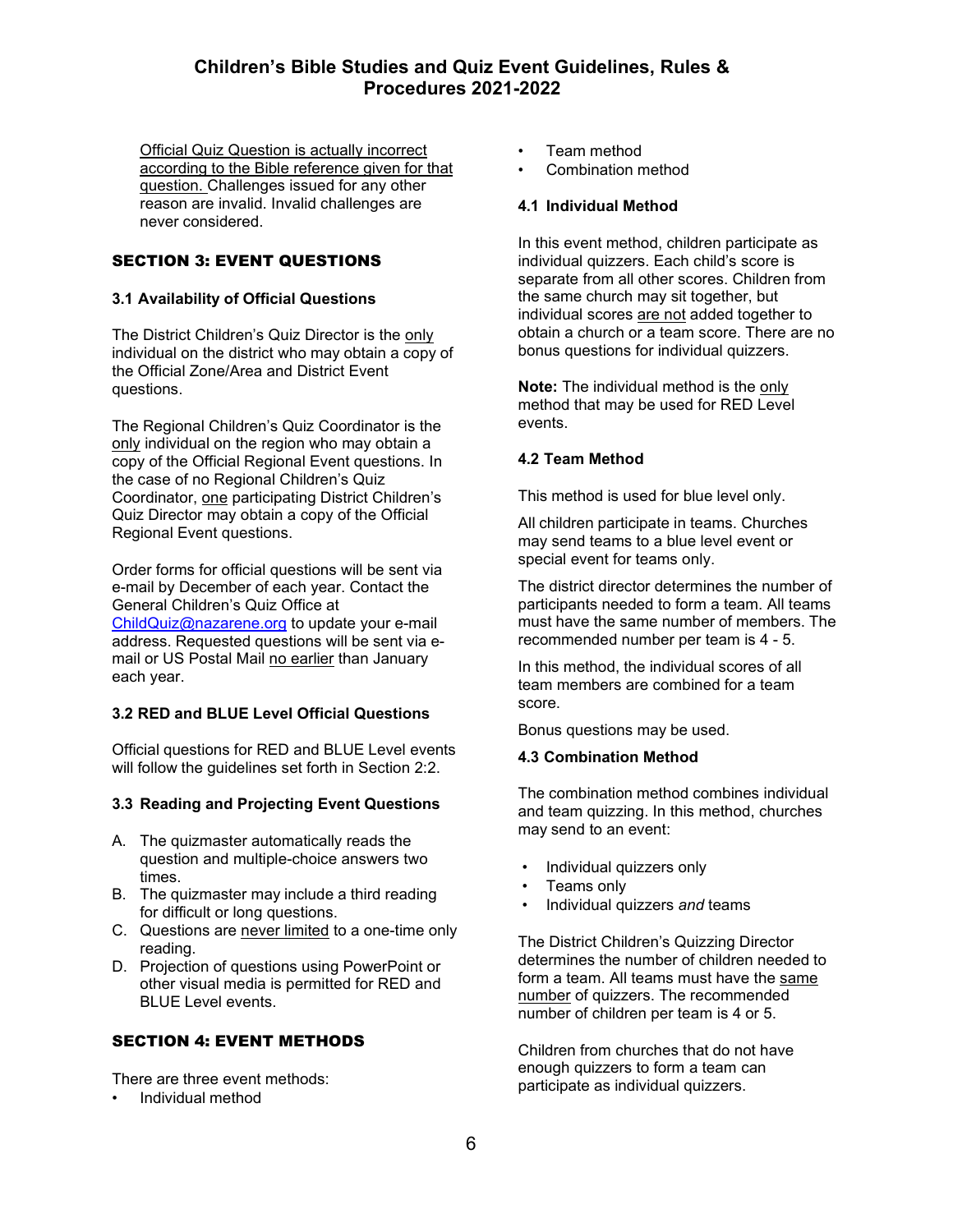In the combination method, teams, not individuals, can qualify for bonus questions. The bonus points awarded for a correct answer to a bonus question are added to the team's total score, not to an individual quizzer's score.

The District Children's Quizzing Director selects either the individual method **or** the combination method for BLUE Level events.

# SECTION 5: BONUS QUESTIONS

### **5.1 The Use of Bonus Questions**

Bonus questions are only used in the BLUE Level team and combination event method, and only with teams, not individuals. Teams must qualify for a bonus question. Bonus questions occur after questions 5, 10, 15, and 20.

### **5.2 How to Qualify for a Bonus Question**

A miss is a child's incorrect answer to a quiz question. To qualify for a bonus question, a team may have only as many misses as there are members on the team. Example: a four-member team may have only 4 or fewer team misses. A five-member team may have only 5 or fewer team misses.

### Example of a Four-Member Team

| Question12345 |  |  |  |
|---------------|--|--|--|
| Child 1 50555 |  |  |  |
| Child 2 5555  |  |  |  |
| Child 3 55055 |  |  |  |
| Child 4 05505 |  |  |  |

### Example of a Five-Member Team

| Question 12345     |  |  |  |
|--------------------|--|--|--|
| Child 1  5 5 5 5 5 |  |  |  |
| Child 2  50550     |  |  |  |
| Child 3 05555      |  |  |  |
| Child 4 55505      |  |  |  |
| Child $5$ $55055$  |  |  |  |

### **5.3 Bonus Scores**

The bonus points for a correct answer to a bonus question are added to the team's total score, not the individual child's score.

### **5.4 Answering Bonus Questions**

The District Children's Quiz Director determines the way children will answer bonus questions. Traditionally, the child tells the answer to the scorekeeper.

Prior to the reading of the bonus question, the coach or local children's quiz director selects a team member to answer the bonus question. The same child may answer all of the bonus questions in a game, or a different child may answer each bonus question.

# SECTION 6: TIME-OUTS

### **6.1 Number of Time-Outs**

The District Children's Quiz Director determines the number of time-outs to be given to each church. *Each church receives the same number of time-outs, regardless of the number of individual quizzers or teams from that church.* For example, if the district director decides to give one time-out, each church receives one time-out.

The District Children's Quiz Director determines if an automatic time-out will be given during a game and the specific point at which the time-out will occur in each game.

# **6.2 Who May Call a Time-Out**

The Local Children's Quiz Director or coach is the only individual who may call a time-out.

The District Children's Quiz Director or quizmaster may call a time-out at any time.

### **6.3 Length of Time-Outs**

The District Children's Quiz Director, prior to the start of the season, determines the maximum length of time for a time-out.

### SECTION 7: SCORING

Score sheets may be downloaded for free at [www.gokidsquiz.com.](http://www.gokidsquiz.com/)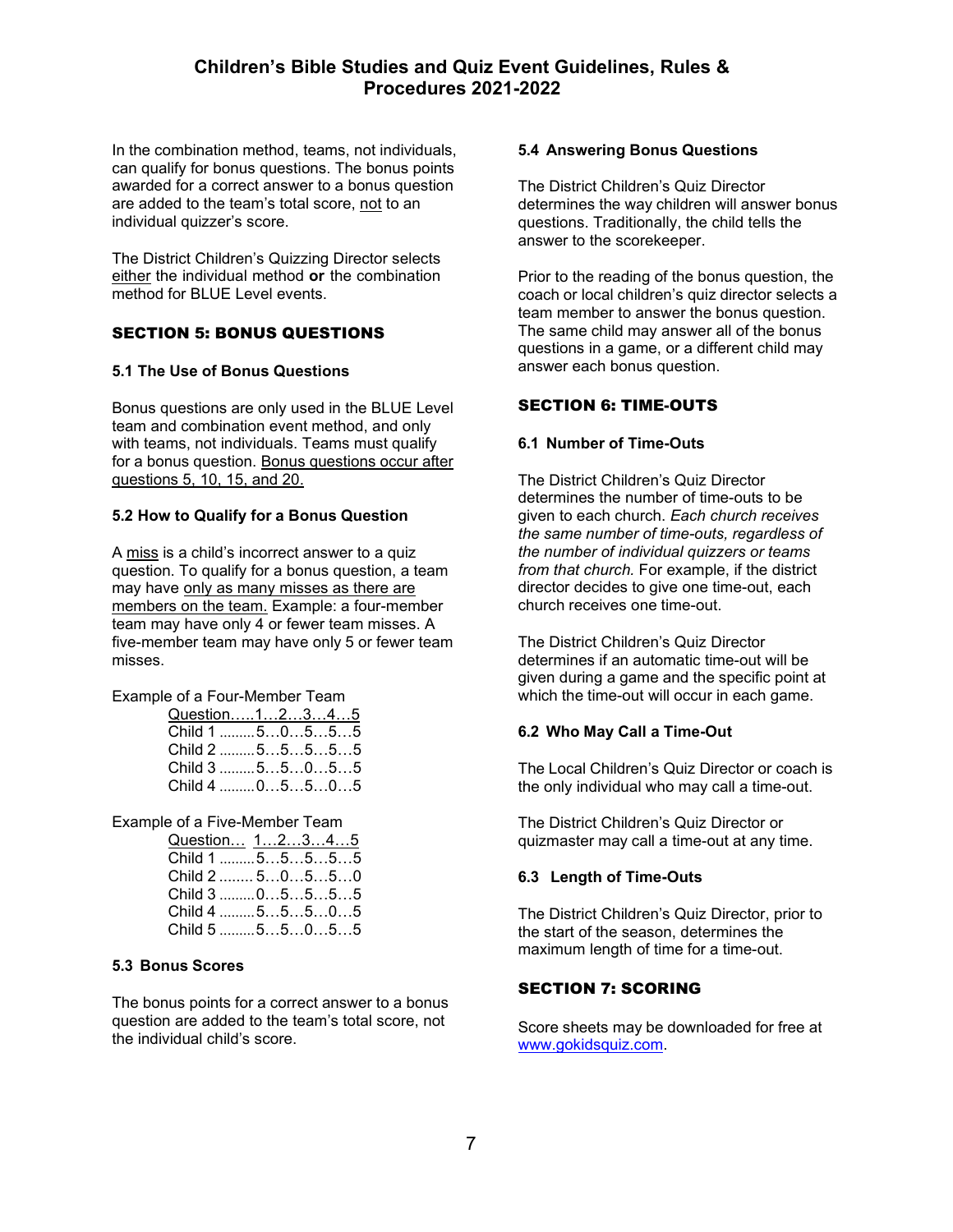# **7.1 Point Systems**

The district quiz director selects option A or B.

# **Option A: Five Points.**

Award five (5) points for each correct answer as follows:

- 5 points per correct answer
- 5 points per correct bonus answer (BLUE Level team points only)

**Example 1:** If a child answers 20 questions correctly in a BLUE Level round, the child earns a total of 100 points. Extra points are not given for perfect rounds.

**Example 2:** If every member of a four (4) person team answers 20 questions correctly in a BLUE Level round and the team answers four (4) bonus questions correctly, the team earns a total of 420 points.

# **Option B: One Point**

Award one (1) point for each correct answer as follows:

- 1 point per correct regular answer
- 1 point per correct bonus answer

**Example 1:** If a child answers 20 questions correctly in a BLUE Level round, the child earns a total of 20 points. Extra points are not given for perfect rounds.

**Example 2:** If every member of a four (4) person team answers 20 questions correctly in a BLUE Level round and the team answers four (4) bonus questions correctly, the team earns a total of 84 points.

**Note:** RED Level points will be lower as there are only 15 questions per round and is individual participation only.

# **7.2 Tie Scores**

Ties between individual quizzers or teams are never broken. All individual children or teams who tie receive the same recognition, the same award, and the same advancement to the next event level.

# **7.3 Marking Score Sheets**

The District Children's Quiz Director determines the symbols that will be used to mark correct and incorrect answers on the Official Zone/Area and District Score Sheets. All scorekeepers are to use the same method and symbols to insure correct tabulation.

# **7.4 Scorekeepers**

Local churches are responsible for training and providing scorekeepers when requested to do so by the District Children's Quiz Director.

The District Children's Quiz Director determines the number of scorekeepers each church must provide, based upon the number of quizzers that church brings to an event. Churches that do not provide scorekeepers may be eliminated from the zone/area or district event.

Churches that do not provide the required number of scorekeepers may be required to decrease the number of quizzers representing that church. If the church needs to decrease the number of quizzers, the Local Children's Quiz Director or coach is responsible for selecting the quizzers who will and will not participate.

# SECTION 8: CHALLENGES

Challenges are to be the exception and not the norm during an event.

# **8.1 Appropriate Challenges**

Challenges are permitted for only one reason: the answer marked as correct in the Official Quiz Questions is actually incorrect according to the Bible reference given for that question. Challenges issued for any other reason are invalid. Invalid challenges are never considered.

Challenges are not permitted because a quizzer, quiz director, judge, or any other event participant dislikes the wording of a question or answer.

Challenges are not permitted because any of the above named persons thinks a question is too difficult or confusing.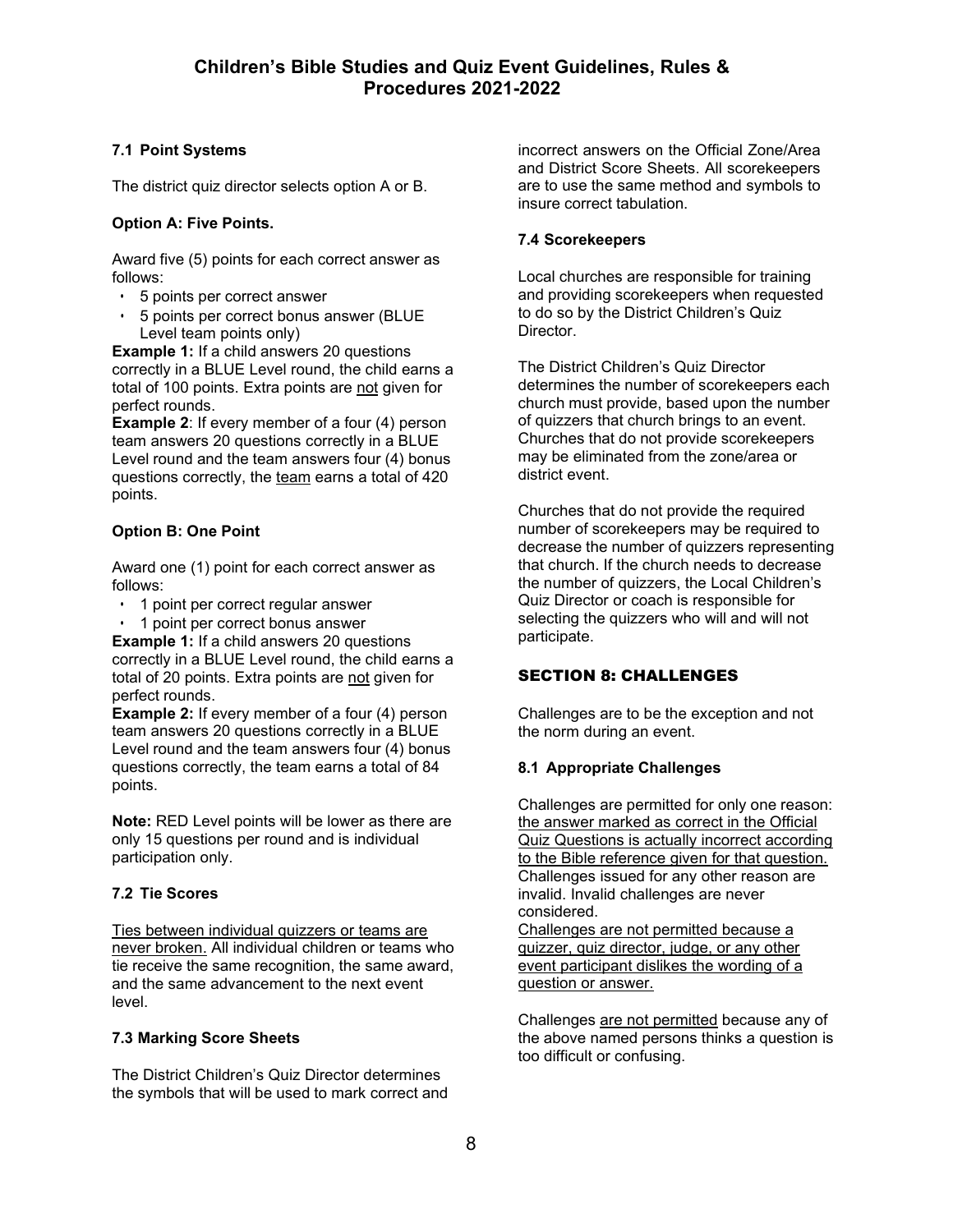# **8.2 Loss of Challenge Privileges**

Individuals who issue invalid challenges disrupt events and cause children to lose concentration. Individuals who consistently issue invalid challenges or create problems by arguing about a challenge ruling will lose the privilege of challenging event questions for the remainder of the event.

The District Children's Quiz Director, or the Quizmaster in the absence of the District Children's Quiz Director, has the authority to remove the privilege of challenging questions from any or all individuals who abuse the privilege.

# **8.3 Who May Issue a Challenge?**

The Local Children's Quiz Director or coach are the only persons who may issue a challenge to an event question.

If an individual other than the Local Children's Director or coach attempts to issue a challenge, the challenge is automatically ruled as "invalid."

# **8.4 When May a Challenge Be Issued?**

The District Children's Quiz Director decides when challenges may be issued.

### **Options Include:**

- 1. Call a Time-Out. The coach or local children's quizzing director uses a time-out to issue a challenge.
- 2. After a 5 question round. For example, a challenge may be issued after question 5, 10,15, or 20.
- 3. After the Game. The coach or local children's quiz director calls for a challenge after the last question of one game and *before* the start of the next game.

Challenges are never accepted on a previous game after the start of the next game.

**Example:** The Local Children's Quiz Director or coach cannot issue a challenge on a question in Game 1 after the start of Game 2.

### **8.5 How to Challenge**

The District Children's Quiz Director will determine how an event question can be challenged prior to the start of the event by addressing the following:

- Will the challenge be written or verbal?
- At what point can the challenge be issued (during a game or at the end of a game)?
- How does the coach or local children's quiz director issue the challenge (show of hands, come to the quizmaster's table, send a written notice to the judge, etc.)?

The District Children's Quiz Director should explain the procedure to all coaches and Local Children's Quiz Directors at the beginning of the quiz year.

# **8.6 Challenge Procedures**

- A. An individual issues a challenge according to the procedures outlined by the district.
- B. The judges, quizmaster, and district children's quiz director follows these steps:
	- 1. Determine if the challenge is valid or invalid. To do this, they listen to the reason for the challenge. If the reason given is valid—the answer given as the correct answer is incorrect according to the Bible reference—they follow the challenge procedures outlined by the district.
	- b. If the reason for the challenge is invalid, they announce that the challenge is invalid and the competition continues.

If more than one person challenges the same question, the Quizmaster/District Quiz Director/Judge selects one local quiz director to explain the reason for a challenge.

After a question is considered for a challenge, another person may not challenge the same question.

### **8.7 The Effect of a Challenge on the Competition Scores**

If using the combination event method, a challenge may change the individual quizzer's scores and therefore affect the team's ability to qualify for a bonus question.

If a challenge is accepted as valid, the district Children's Quizzing Director, or Quizmaster in the director's absence, select one of the following options.